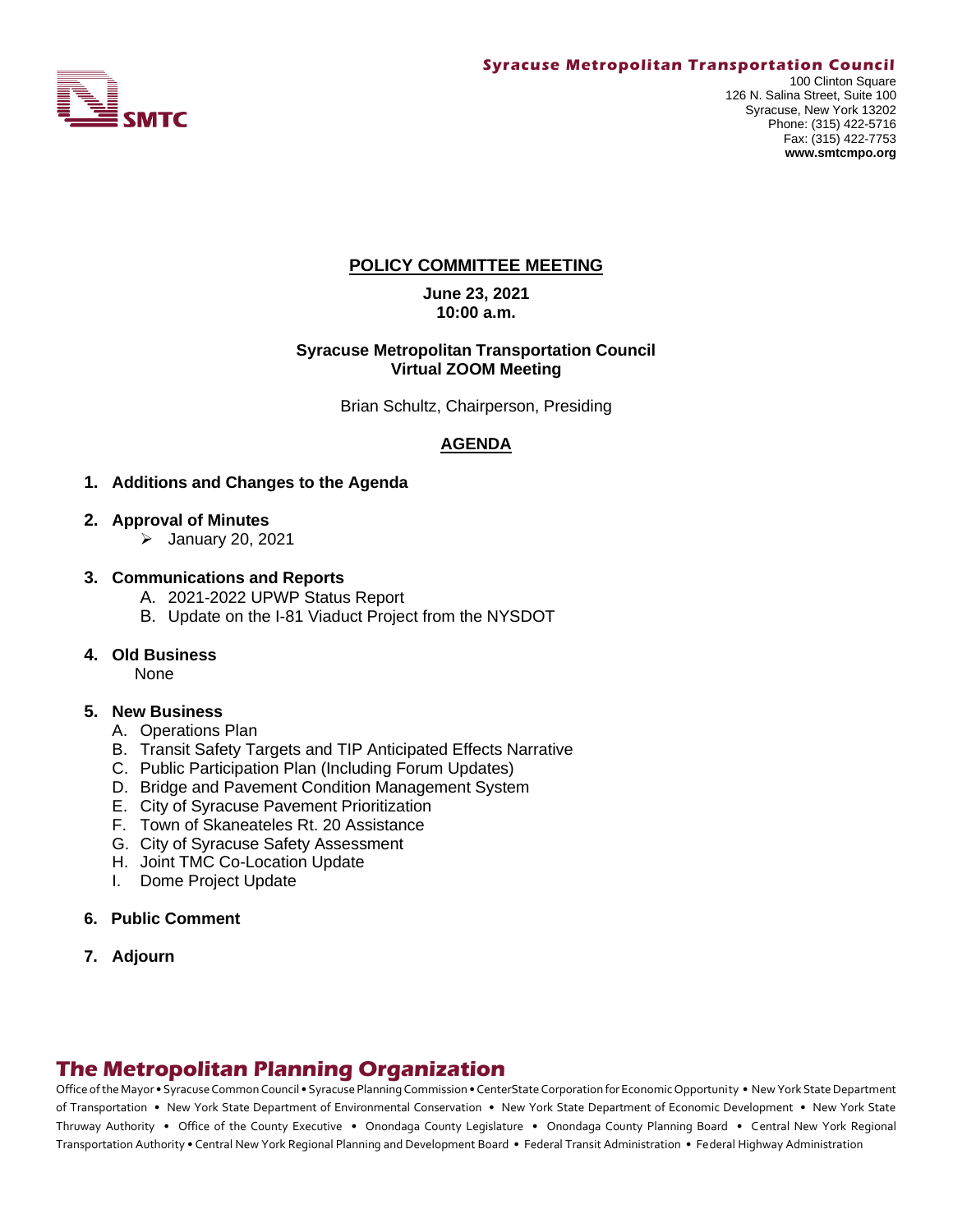# **SYRACUSE METROPOLITAN TRANSPORTATION COUNCIL**

# **MINUTES of the June 23**, **2021 POLICY COMMITTEE MEETING**

### **Voting Members Organization**

Brian Schultz - Chair **CNY Regional Transportation Authority** Corey Driscoll-Dunham – Vice Chair City of Syracuse, Administration David Bottar **CNY RPDB** Joe Driscoll City of Syracuse Common Council Daniel Kolinski **Empire State Development** Robert Simpson **CenterState CEO** David Smith NYSDOT Stephanie Webb NYSDEC Jerrin George NYSTA Marty Voss **Marty Voss COUNTER 1999 Marty Voss COUNTER 1999 MARTING MARTING MARTING COUNTY DOT** David Knapp **David Knapp County Legislature Onondaga County Legislature** Dan Kwasnowski Onondaga County Planning Board

### **Also Attending**

Mark Frechette NYSDOT Jennifer Terry **FTA** 

### **SMTC Staff**

James D'Agostino, Mario Colone, Andrew Frasier, Meghan Vitale, Michael Alexander, Kevin Kosakowski, Jason Deshaies, Aaron McKeon and Lori Irvine

### **BUSINESS MEETING**

Mr. D'Agostino completed a roll call by Agency and announced that the meeting is being recorded and broadcast live on YouTube.

# **1. CALL TO ORDER/ADDITIONS AND CHANGES TO THE AGENDA**

Chairperson Schultz called the meeting to order at 10:00 a.m. via Zoom.

Mr. D'Agostino indicated there were no additions or changes to the agenda.

### **2. APPROVAL OF MINUTES**

Chairperson Schultz inquired if there were any changes to the January 20, 2021 minutes. Mr. D'Agostino indicated that a couple of typos to Chairperson Schultz's name have been corrected.

Hearing none, Chairperson Schultz called for a motion.

Mr. Driscoll moved and Mr. Smith seconded the Approval of the Minutes. The motion carried unanimously.

Christopher Tuff Christopher Tuff Christopher Tuff Christopher Tuff Christopher Tuff Christopher Christopher C Neil Burke City of Syracuse, Administration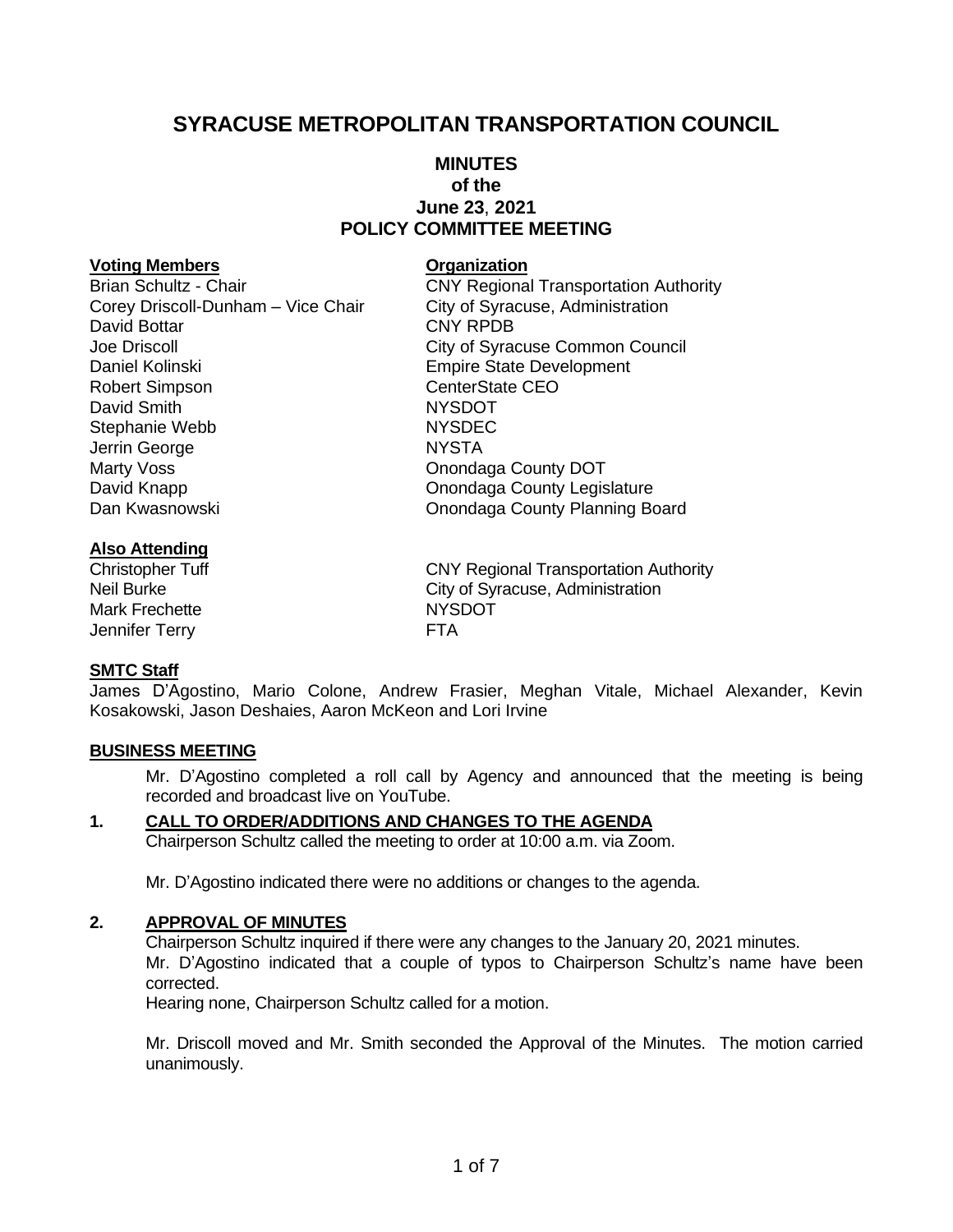# **3. COMMUNICATIONS AND REPORTS A. 2021-2022 UPWP STATUS REPORT**

Mr. D'Agostino indicated the following updates: A new agency newsletter will be going out following the results of today's meeting noting the projects acted on today. We have been keeping the community aware of various opportunities for federal monies that have occurred so far this year through direct mailings to municipalities. The new program year began April 1, 2021, and all projects are fully underway and on schedule as per the adopted UPWP. A virtual meeting for interested parties was held to discuss the draft Public Participation Plan before releasing for public review and comment. The draft 2021 Public Participation Plan had a 45-day public comment period and is later on today's agenda. Additionally, community engagements were held for a new committee forum called the FOAT (Forum on Active Transportation) with great attendance and input. We are working on getting similar forums started for "general motorized transportation concerns" as well as one for job access issues and priorities.

Mr. D'Agostino indicated that there is a lot of speculation on a federal infrastructure bill, that if approved, there will be a lot of money for projects for members around this committee so we will have to wait and see on that progress. Additionally, a new transportation bill is needed within the year and the preliminary one being discussed would set a new baseline funding level over the 5 years of \$303.5 billion for the Department of Transportation programs for highways, road, and bridges. A significant increase, so we are paying attention to progress on that. SMTC staff have been reviewing several proposed changes to federal regulations for defining urban area boundaries given the new Census and how this may affect MPO's. Mr. D'Agostino feels that this will in some way impact the geographic definition of the SMTC area. A new consultant for Traffic Count Assistance has been selected and a contract is with our host agency for signature. Also doing summer data-collection are interns and staff who are out daily collecting sidewalk data for the City of Syracuse. Mr. D'Agostino indicated that in regards to Bicycle/Pedestrian Planning there was a second Forum on Active Transportation that he spoke about earlier. For the Bridge & Pavement Condition Management System, a finished project is on the agenda for later and we are currently collecting date for the next iteration. SMTC staff is in a holding pattern working with SOCPA on the layout of the Empire State Local Economic Opportunities Plan as we are waiting for information from SOCPA to wrap that project up. Similarly, we are waiting for information from Onondaga County Department of Transportation to wrap up their new County Map. We will be in need of a LRTP amendment once the I-81 project goes on to its next step. Staff continue to coordinate with NYSDOT and FHWA as necessary in anticipation of this. Later in the agenda is the modification to our Operations Plan that explicitly outlines the process for this amendment to occur. In regards to Rail, Truck & Transit Planning, staff is updating the area's Coordinated Plan and work is underway on a transportation services questionnaire that was distributed to humanservice organizations and providers of public transportation. For Local Comprehensive Plan Assistance, we have the Town of Skaneateles that will be addressed later on the agenda. The Safety Assessment project is complete and will be addressed later on the agenda. We have a draft scope of work and project outline which was approved by the Planning Committee for the Joint TMC Co-Location project which will be addressed later in the agenda. There will be an update on the Dome Traffic Management study later on the agenda. Staff began developing exhibits of the proposed corridor improvements on the Tuscarora Road Corridor Study that will be shared at a June SAC meeting. The SMTC finalized the Travel Demand Model (Model) assessment on the US Route 11 Corridor Plan in Mattydale and will be reviewing their findings with a SAC soon and develop various concept plans based on input from the SAC and the Town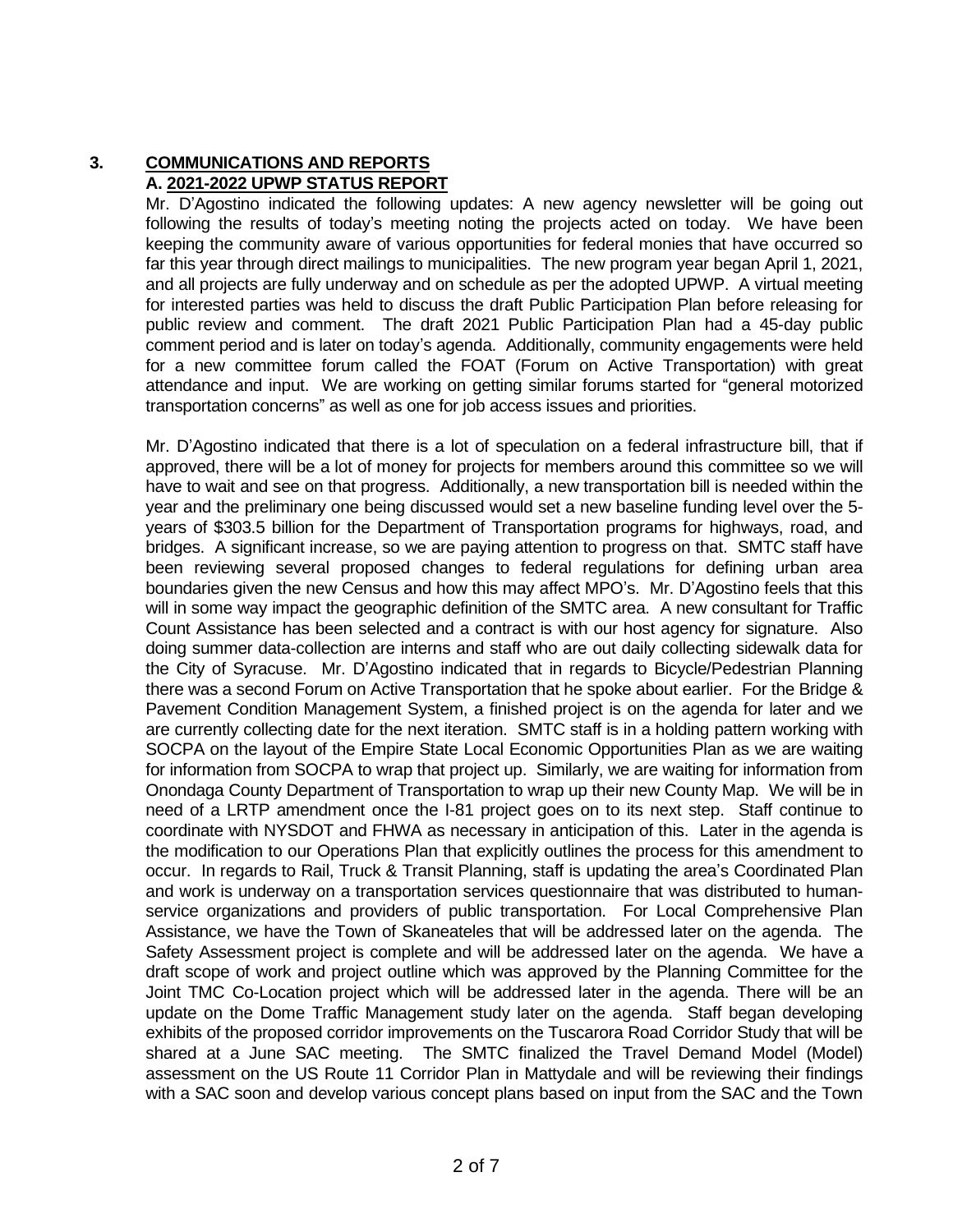of Salina. SMTC staff has summarized the select link analysis for the overlap of Routes 92/173 in the Village of Manlius. In addition, staff has held two virtual meetings to obtain feedback from the Village of Manlius businesses on how traffic affects their business operations. For the Village of Skaneateles Pedestrian Safety & Access Study, design concepts for pedestrian improvements throughout the village were compiled in a presentation which will be put online for SAC review this month. SMTC staff has prepared a data collection plan and summer data collection is underway for the Syracuse Sidewalk Planning Study. SMTC staff is in the process of updating a white paper for the Syracuse Residential Parking Permits Study. For the Syracuse Safe Routes to School Guide, the study is now in the creation of the draft guidebook phase. A school has been chosen (Grant Middle) for the case study and once a draft guidebook is created, it will be brought to the Study Advisory Committee meeting for review. Lastly, for the TIP Development and Maintenance, modifications to the SMTC TIP database were made for efficiency purposes. Staff participated in two FHWA Value Capture webinars and a Capital Projects Committee meeting is scheduled for mid-July to ensure all federal funds are expended on time and nothing expires as unspent.

Chairperson Schultz asked if there were any questions.

Mr. Kwasnowski questioned that statement Mr. D'Agostino made regarding the possible shrinking of the SMTC MPO area. Mr. D'Agostino explained that per the 2020 Census and preliminary calculated population trends he expects the SMTC MPO area to shrink but nothing is definite. Mr. Kwasnowski asked if it does will it affect funding and Mr. D'Agostino indicated that it could.

# **B. UPDATE ON THE I-81 VIADUCT PROJECT FROM THE NYSDOT**

Mr. Frechette from NYSDOT provided a brief update to the committee members on the latest efforts regarding the I-81 Viaduct Project. Mr. Frechette indicated that the big news was that the first phase of construction to the I-81 Community Grid project was included in the state budget in the amount of 800 million. Expectations are that shovels will be in the ground by 2022. The DOT has had many internal conversations on how to break up the project into individual contracts to allow local contractors to compete. Phase one will include all the work along the Route 481 corridor to convert it to Route 81 and multiple projects downtown which will set the stage for the end of phase one which is when the viaduct can be taken down and out of service. It is anticipated that the construction work will take two years to complete phase one. Mr. Frechette indicated that prior to starting the project there are some critical steps that need to happen. The next public step is to release the Draft Environmental Impact Statement (DEIS) and hold a public hearing as there have been changes made from the comments received from the last public hearing in 2019. Due to COVID there will be a virtual and in-person hearing but no dates have been made yet for either but will happen this summer. That will take it to the final Environmental Impact Statement and the final Record of Decision. Mr. Frechette indicated that over the next year they will be working on the property acquisition process, but cannot make offers until the final Record of Decision, solicitation of contractors, final design work and continued work with the state, federal, city and county on the Workforce Development Plan. Mr. Frechette mentioned very sound steps have been made with the help from Mr. Simpson at CenterState with help developing apprenticeships, trainings and help for disadvantaged businesses as well as discussions with Syracuse Build. Mr. Frechette shared some good news received three weeks ago from our federal partners that Secretary Buttigieg approved Sec. 14 which allows the use of local hiring and now they are currently working with the City to see how they can fit it into the contract. Mr. Frechette indicated there is a lot of work to be done but is very optimistic and excited to get this project to the next stages.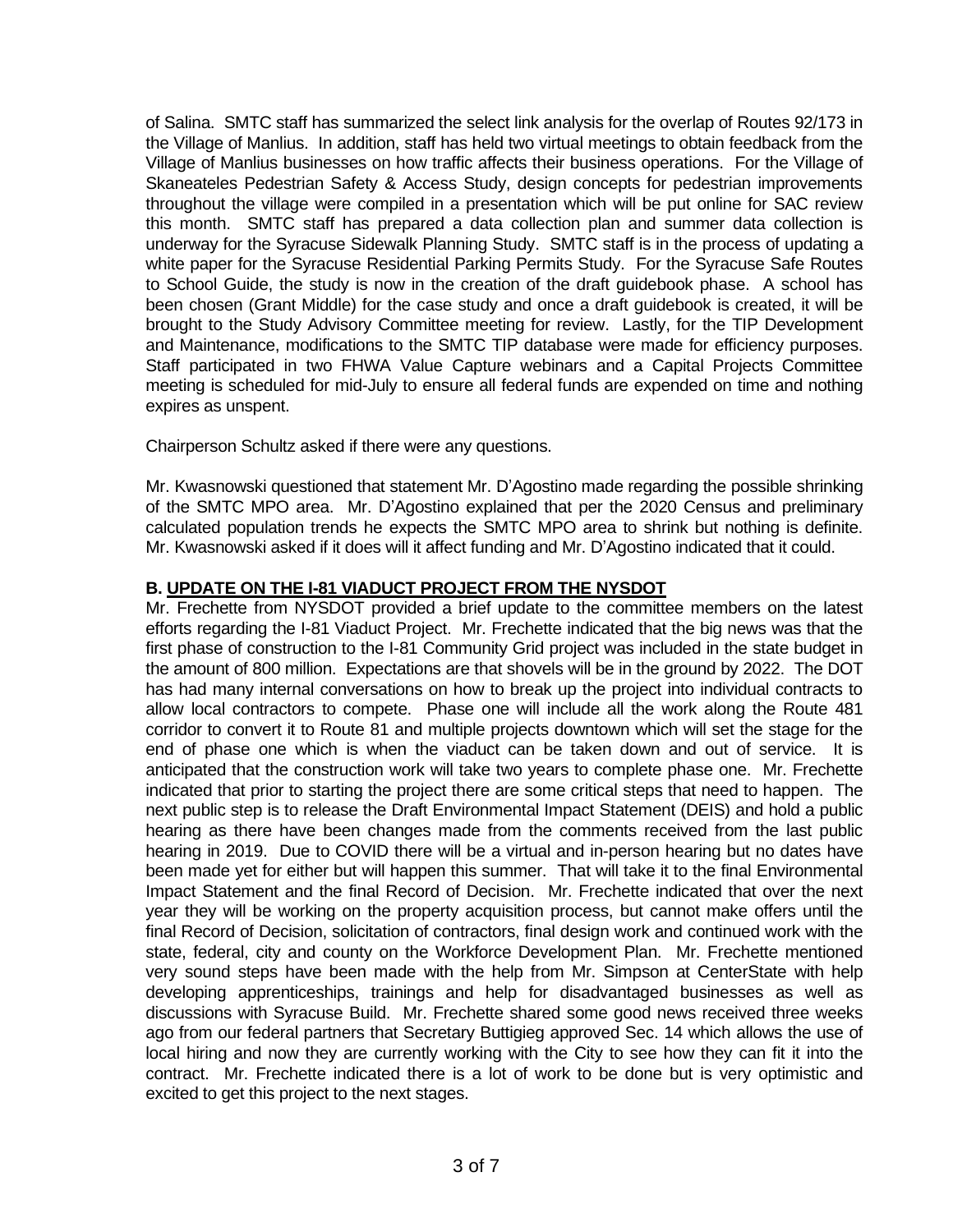Chairperson Schultz asked if there were any questions.

Mr. Simpson acknowledged the hard work of NYSDOT managing this project.

Mr. Driscoll asked Mr. Frechette how long the public comment period will be upon the release of the DEIS document and Mr. Frechette indicated it would be the maximum duration of 60 days.

No action is required as this is presented as an informational item.

# **4. OLD BUSINESS**

None

# **5. NEW BUSINESS**

# **A. OPERATIONS PLAN**

Mr. D'Agostino indicated the following minor updates and/or additions were necessary to the SMTC's Operations Plan. The modifications include:

- Updated the number of times the Policy and Planning Committees shall meet from 3-4 to 2-4 per year, and as needed.
- Updated the Planning Committee member listing to reflect representation of the NYSDOT Region 3 Planning & Program Manager.
- Added that additional evaluation criteria may be considered in the consultant selection process pre-screening and evaluation.
- Added a Title VI notice to the beginning of the Title VI and Affirmative Action Policy Statement section; and
- Added a Guidelines for LRTP Amendments section.

Chairperson Schultz call for a motion.

Vice Chairperson Driscoll-Dunham moved and Mr. Voss seconded a motion that the Policy Committee adopt the update to the SMTC's Operations Plan.

The motion passed unanimously.

### **B. TRANSIT SAFETY TARGETS AND TIP ANTICIPATED EFFECTS NARRATIVE**

Mr. D'Agostino indicated that as required by the FAST Act, the SMTC has the option to either adopt the performance measure targets established by the area's provider of public transportation (i.e., Centro) or develop its own. Centro adopted transit safety targets for 2021 in December 2020 for the following performance measures:

- Number and rate of fatalities:
- Number and rate of injuries;
- Number and rate of safety events; and
- System reliability (revenue miles divided by number of breakdowns)

Mr. D'Agostino indicated that the SMTC has agreed to support CNYRTA's 2021 targets.

Additionally, the TIP Anticipated Effects Narrative was updated to account for the new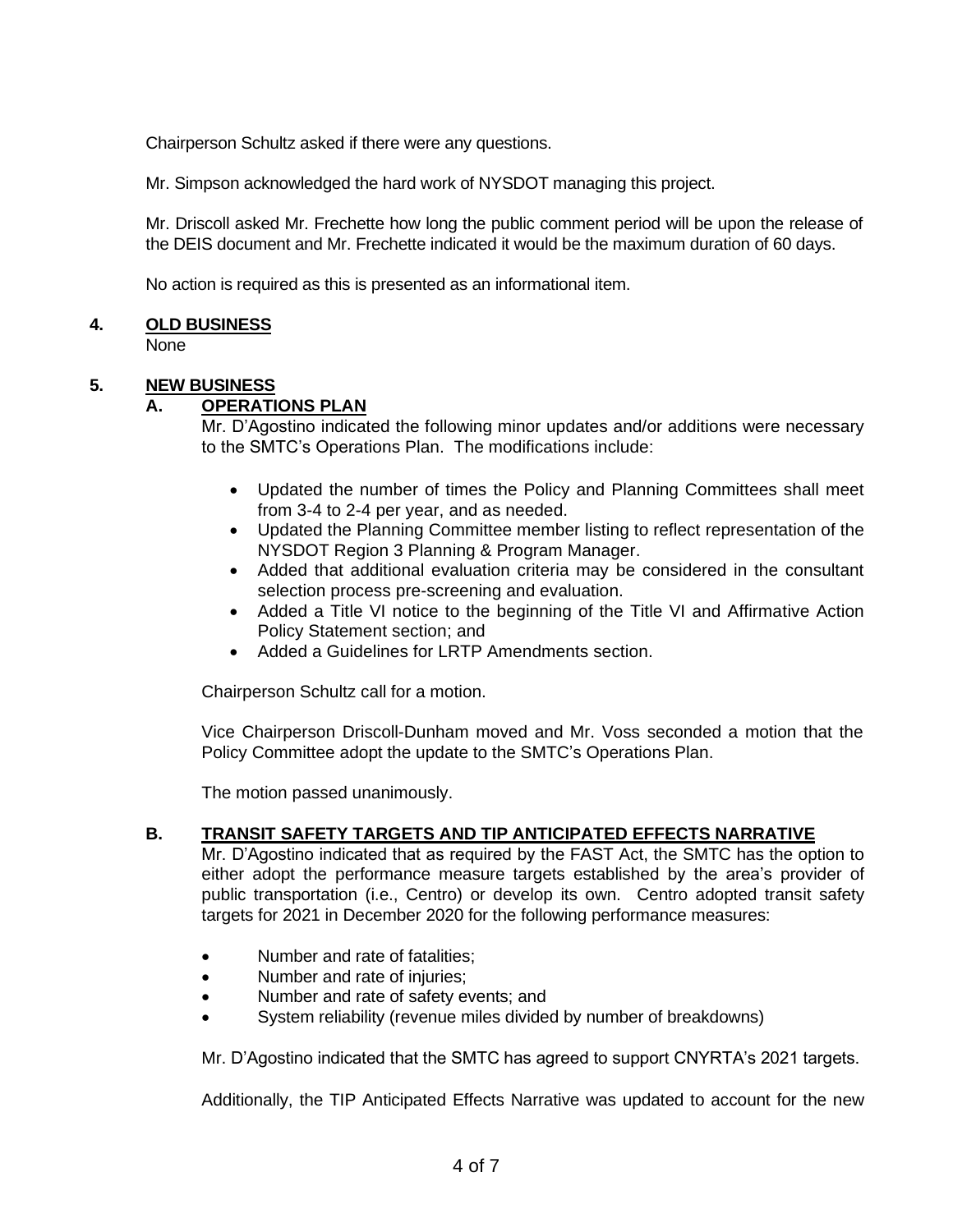transit safety performance measure targets. The revised narrative must be in place for transit projects to advance on the TIP/STIP after July 21, 2021.

Following a brief Power Point presentation by Mr. Colone, Chairperson Schultz called for a motion.

Mr. Driscoll moved and Mr. Smith seconded a motion that the Policy Committee adopt the Transit Safety Performance Measure Targets and TIP Anticipated Effects Narrative.

The motion passed unanimously.

# **C. PUBLIC PARTICIPATION PLAN (INCLUDING FORUM UPDATES)**

Mr. D'Agostino indicated that the FAST Act requires that the SMTC have in place a Public Participation Plan (PPP) that details the approaches to public participation throughout the metropolitan transportation planning process. The 2021 version describes additional emphasis on the use of virtual public involvement and replaces the document adopted by the Policy Committee in 2016. The SMTC continues to create separate Public Involvement Plans for individual studies under the framework of the PPP. The required 45-day public comment period ran from April 29 through June 12.

Following a brief Power Point presentation by Mr. Colone, Chairperson Schultz called for a motion.

Mr. Knapp moved and Mr. Driscoll seconded a motion that the Policy Committee adopt the Public Participation Plan.

The motion passed unanimously.

### **D. BRIDGE AND PAVEMENT CONDITION MANAGEMENT SYSTEM**

Mr. D'Agostino indicated that the goal of this reoccurring work item was to report, map, and analyze roadway bridge and federal-aid eligible pavement condition in our Metropolitan Planning area. Mr. D'Agostino would like to acknowledge completion of the report.

Following a brief Power Point presentation by Mr. Frasier, Chairperson Schultz called for a motion.

Mr. Voss moved and Vice Chairperson Driscoll-Dunham seconded a motion that the Policy Committee acknowledges the completion of the BPCMS report.

The motion passed unanimously.

# **E. CITY OF SYRACUSE PAVEMENT PRIORITIZATION**

Mr. D'Agostino mentioned that in 2020, on behalf of the City of Syracuse, SMTC conducted an analysis of the City's road network to provide insight into prioritizing certain roads for pavement maintenance. The City asked the SMTC to repeat this process this year with new data collected as they're interested in determining roads where the investment of resources would be justified. The memo outlines the methods considered in this analysis and an explanation of the final products.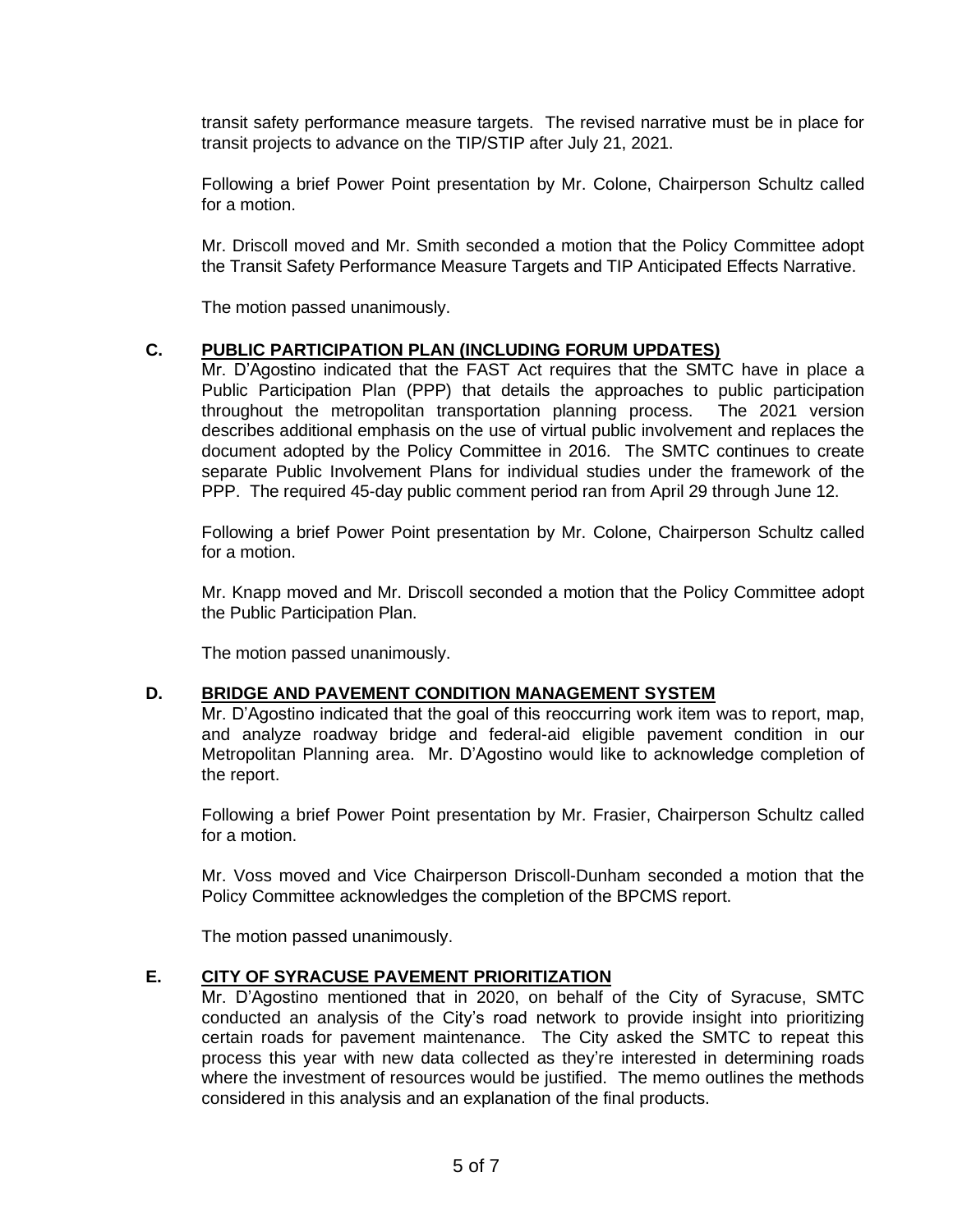Mr. Frasier gave a brief Power Point presentation.

This was an informational item therefore no action is required by the Committee.

# **F. TOWN OF SKANEATELES RT.20 ASSISTANCE**

Mr. D'Agostino informed the Policy Committee that the SMTC staff completed a Technical Memorandum on the Eastern Gateway Area on US 20 for the Syracuse-Onondaga County Planning Agency. This memorandum considers ways to implement the Town's vision for the portion of US 20 east of the Village of Skaneateles, including a rough cost estimate and design ideas. A key aspect of this effort was evaluation of possible points of overlap between the Town's vision and the work items to be included in a paving project currently being developed by the NYSDOT that will include this area. SMTC staff discussed both projects with the Town, SOCPA, and NYSDOT representatives. The SMTC encouraged the Town to continue to coordinate with the State and to seek alternative design ideas, such as green infrastructure.

Following a brief Power Point presentation by Mr. McKeon, Chairperson Schultz called for a motion.

Mr. Knapp moved and Vice Chairperson Driscoll-Dunham seconded a motion that the Policy Committee acknowledges the completion of the report.

The motion passed unanimously.

# **G. CITY OF SYRACUSE SAFETY ASSESSMENT**

Mr. D'Agostino indicated that the City wishes to reduce fatal and serious injury crashes and improve its ability to secure safety funds. SMTC developed a hybrid study that incorporates a 'hot spot' (site selection) assessment as well as a systemic assessment of 6 Emphasis Area categories consistent with the NYS Strategic Highway Safety Plan. The Safety Assessment identified:

- 83 Focus Areas and sorted them into Priority "Hot Spots" and 3 tiers of Special Mention categories (Tier I-III);
- Hot spots include: 5 segments and 7 intersections, additional assessment is provided for each hot spot and is summarized into one-page summary sheets with detailed figures and tables;
- The systemic assessment identifies five priority levels for up to 40 miles of roads and up to 100 intersections (with high-risk features) for each Emphasis Area category. Priority locations are based on features correlated with particular crash types, rather than crash frequency. Identified roads and intersections suggest locations that have the greatest potential for an Emphasis Area – related crash and therefore can be targeted for systemic safety improvements to address the high-risk features.

Findings from the site selection and systemic assessments will help guide the City's selection of safety solutions with proven counter-measures and help place the City at a competitive advantage when seeking safety funds.